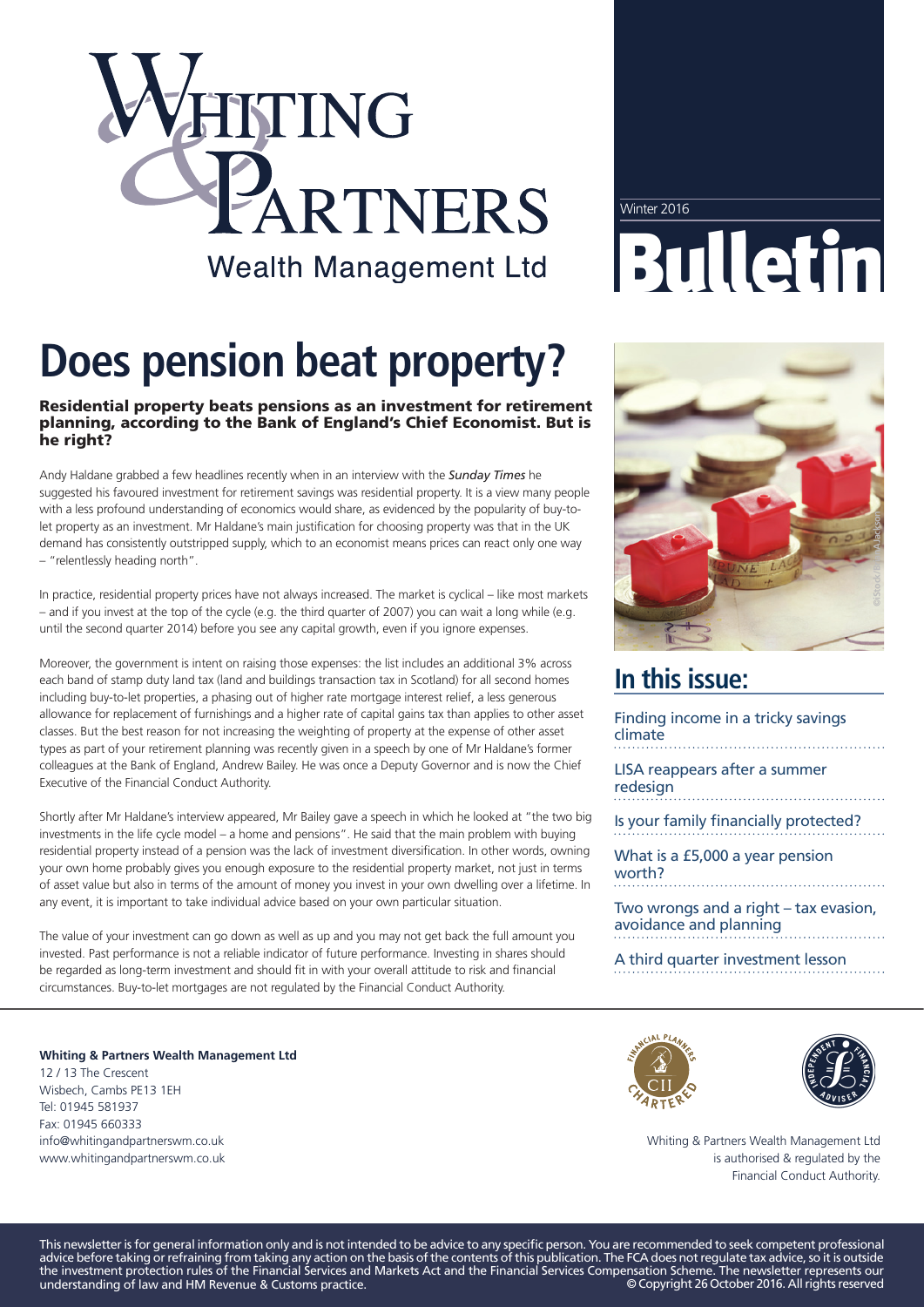### **Finding income in a tricky savings climate**

Real interest rates may not rise much above 1% – even in the longer term according to the Bank of England. If the Bank is right about this, where can investors find income now?

The Bank of England asked two key questions last December – first: how far have 'real' interest rates (that's after allowing for erosion by inflation) fallen globally? Second: how likely are they to stay at their current low levels? The Bank argued that the fall in real interest rates over the last 30 years was driven by a mix of changes including population aging and increased levels of saving especially in emerging markets. They thought these trends would persist for some time and didn't see interest rates rising much for some time either.

If the Bank turns out to be right, what are the implications for people who need income from their investments – especially those in retirement? Both cash and fixed interest securities look unpromising at the moment – yields are at or near all time lows. That doesn't mean that there is no place for holding cash **© Si ot ck/Toms93**

and bonds as part of a diversified investment portfolio. But it does mean that investors should be looking for income from shares and property as well.

Dividends from equities (company shares) have traditionally provided the answer for investors wanting a reasonably dependable income. This involves them giving up some of the capital security provided by cash deposits or even some fixed interest securities. The value of their capital in shares can go down as well as up, and the dividends aren't guaranteed either. But with equities there is also the prospect of some possible longterm capital growth, which can be very important in boosting investment returns over the years. The difference between income and capital growth is that the income is usually reasonably regular, while any capital gains tend to come in spurts – with years of no gain or even losses followed by sharp up-turns.

#### Diversifying your investment portfolio

Most people cannot just live on the income from their investments; it is necessary to draw on capital gains as well and live on total returns from their investments. That means having a diversified investment portfolio. Part could be invested in equities to provide both income and (hopefully) long-term capital growth. But some of the portfolio should be in cash and fixed interest securities to help smooth out returns and to provide a reserve of very safe investments to draw on in turbulent

times. The total returns you get from such a portfolio should provide a sustainable stream of spendable income. The Bank of England specialists expect interest rates to stay lower for longer; that will mean investors changing their investment strategy to meet these unprecedented conditions. We are here to help so please get in touch.

The value of your investment can go down as well as up and you may not get back the full amount you invested. Past performance is not a reliable indicator of future performance. Investing in shares should be regarded as a long-term investment and should fit in with your overall attitude to risk and financial circumstances.

### **LISA reappears after a summer redesign**

#### The Lifetime ISA is back in the spotlight, after it disappeared over the summer.

In what proved to be his final Budget, George Osborne announced the launch a Lifetime ISA from April 2017. The LISA, as it was labelled, was widely seen as a stalking horse for future pension reforms, which might still emerge.

When Philip Hammond replaced Mr Osborne in July, it was unclear whether the LISA would survive. It was therefore a surprise when the government introduced the Savings (Government Contributions) Bill in early September, setting out a broad LISA framework. The Bill was accompanied by an "updated design note" for the LISA, setting out the basic LISA structure:

- You will only be able to start a LISA if you are aged between 18 and 40;
- The maximum annual LISA contribution will be £4,000;
- Any LISA contributions made before age 50 will attract a 25% government bonus, so a £1,000 bonus will be payable for the maximum contribution of £4,000. This bonus will be added monthly if contributions are paid monthly from 2018/19;
- $\blacksquare$  The range of eligible investments and tax treatment for LISAs will be the same as for the current cash and stocks and shares ISAs;
- $\blacksquare$  All or part of the value built up in a LISA can be withdrawn penalty-free from age 60 onwards or for the purchase of a first home worth up to £450,000; but
- $\blacksquare$  Any other withdrawals will normally attract a 25% penalty.

There has been some debate about whether a LISA contribution is better than a pension

contribution (under current rules). If you are in the position to choose between the two next April, then personal advice based on your own particular situation is essential. While a LISA and a pension have the same tax benefits during the investment period, at the stages of making contributions or drawing benefits, tax rules are distinctly different.

The value of your investment can go down as well as up and you may not get back the full amount you invested. Past performance is not a reliable indicator of future performance. Investing in shares should be regarded as a long-term investment and should fit in with your overall attitude to risk and financial circumstances. The value of tax reliefs depends on your individual circumstances. Tax laws can change. The Financial Conduct Authority does not regulate tax advice.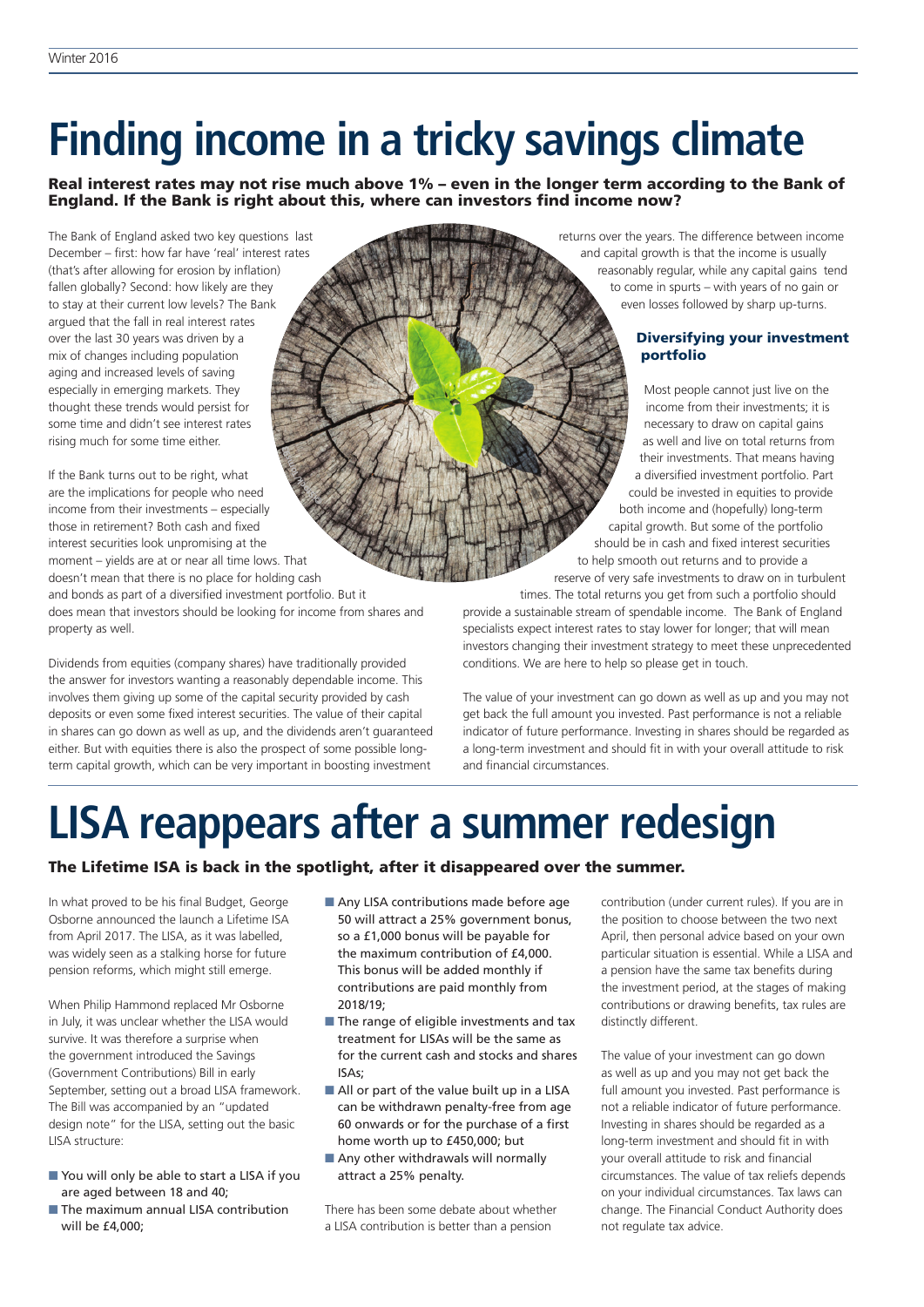### **Is your family financially protected?**

The existing system of bereavement benefits is being overhauled from April 2017. A key change will be the end of widowed parent's allowance which is currently paid until the youngest child leaves education, to be replaced by just one year's payments for new claimants. What would happen if your family was affected?

Reviewing life insurance provision is arguably even more important than making sure you are financially prepared for retirement or that your investments are in good order. The reason is simply that an early death robs a person of the time needed to achieve their financial goals. It is one thing to plan for retirement in, say 15 years, or build up a capital sum over five to ten years. It is quite another to make sure your loved ones are provided for in the way you would want knowing that the date of your death could be anytime from today onwards.



Well over a million people currently have funeral plans in place. However, the true financial loss experienced by a family when a breadwinner dies is out of all proportion to the £4,000 or so that an average funeral costs. Someone aged 35 earning £50,000 a year with a £200,000 mortgage and children aged five and seven could easily find that their partner would need £1 million simply to make up for the loss of income over the next 18 years and the repayment of half of the mortgage.

Pure life insurance is not expensive – In fact, the monthly premium for an 18-year family income plan for that 35-year-old to provide £50,000 a year to their family in the event of their death could be as low as £25 a month. For them to provide £1 million in cash as an alternative using an 18-year level term insurance plan would still be possible for just under £45 a month.

Of course it's impossible to quantify the value of someone's life in purely financial terms. On the other hand, the ability to provide adequately for

your family so that they can still fulfil their hopes and dreams is an act of love that itself cannot be measured.

As a minimum, it is generally important to cover any outstanding mortgage or other debts. If you are self-employed, you need to make sure that you have enough cover for business debts. For those with children, your priority should be to provide sufficient cover to replace your income until your children are no longer dependent and it would be prudent to assume at least age 23 for this. Parents should not overlook the fact that

the surviving partner may need to meet the cost of university education or private school costs.

If you receive life insurance cover as a benefit of your employment, please bear in mind that this will need to be replaced if you change jobs and this may be at a time when your health could have deteriorated. Although there is mention of the 'breadwinner' please be mindful of the true value of homemakers and insure with that in mind. If you are single with no children, you should still be protecting your income from the risk of a serious illness or accident. Such things can undermine your ability to meet your financial objectives.

In any event, it is important to take individual advice based on your own particular situation, so please get in touch to review your life and health protection needs.

### **What is a £5,000 a year pension worth?**

If you have pension benefits from an old private sector final salary pension scheme, they could be much more valuable than you think. So, how much is the right to a £5,000 a year prospective pension actually worth?

One of the answers to that £5,000 question – and there are many – is "a transfer value of 30 times the pension, in other words – £150,000".

If you're surprised, then you are not alone. Two years ago such a transfer value figure would have been virtually unbelievable. Back in 2014, a multiplier of around 20:1 was common, making £5,000 a final salary pension worth around £100,000 if you were to transfer close to retirement. So why the big increase in values?

The main reason is the sharp drop in long term interest rates. Since October 2014, the yield on the benchmark 30 year UK government bond (gilt) has halved. Final salary pension schemes use long term yields to assess the value of their pension liabilities and so the value of those

liabilities increases when bond yields fall. One side effect has been a large rise in company pension scheme deficits.

#### The pros and cons of transfer

There have even been suggestions in parliament that employers should be allowed to break their pension scheme promises in an effort to bring down deficits and escalating contribution levels. Exchanging £5,000 of pension for £150,000 of pension fund can have several advantages, such as a possible increase of over 60% in the tax-free lump sum you can draw. However, there are significant disadvantages, too, not the least of which is that you have to forgo the promise of known benefits, usually with in-built increases once pension payment begins.

The decision on whether to transfer is a complicated one. If your transfer value is more than £30,000 – which could mean a pension of £1,000 a year – under government rules your pension provider must make sure that you have taken regulated financial advice based on your own particular situation before allowing any transfer to be made. We think that makes sense for any transfer.

The value of your investment can go down as well as up and you may not get back the full amount you invested. Past performance is not a reliable indicator of future performance. Investing in shares should be regarded as a long-term investment and should fit in with your overall attitude to risk and financial circumstances.